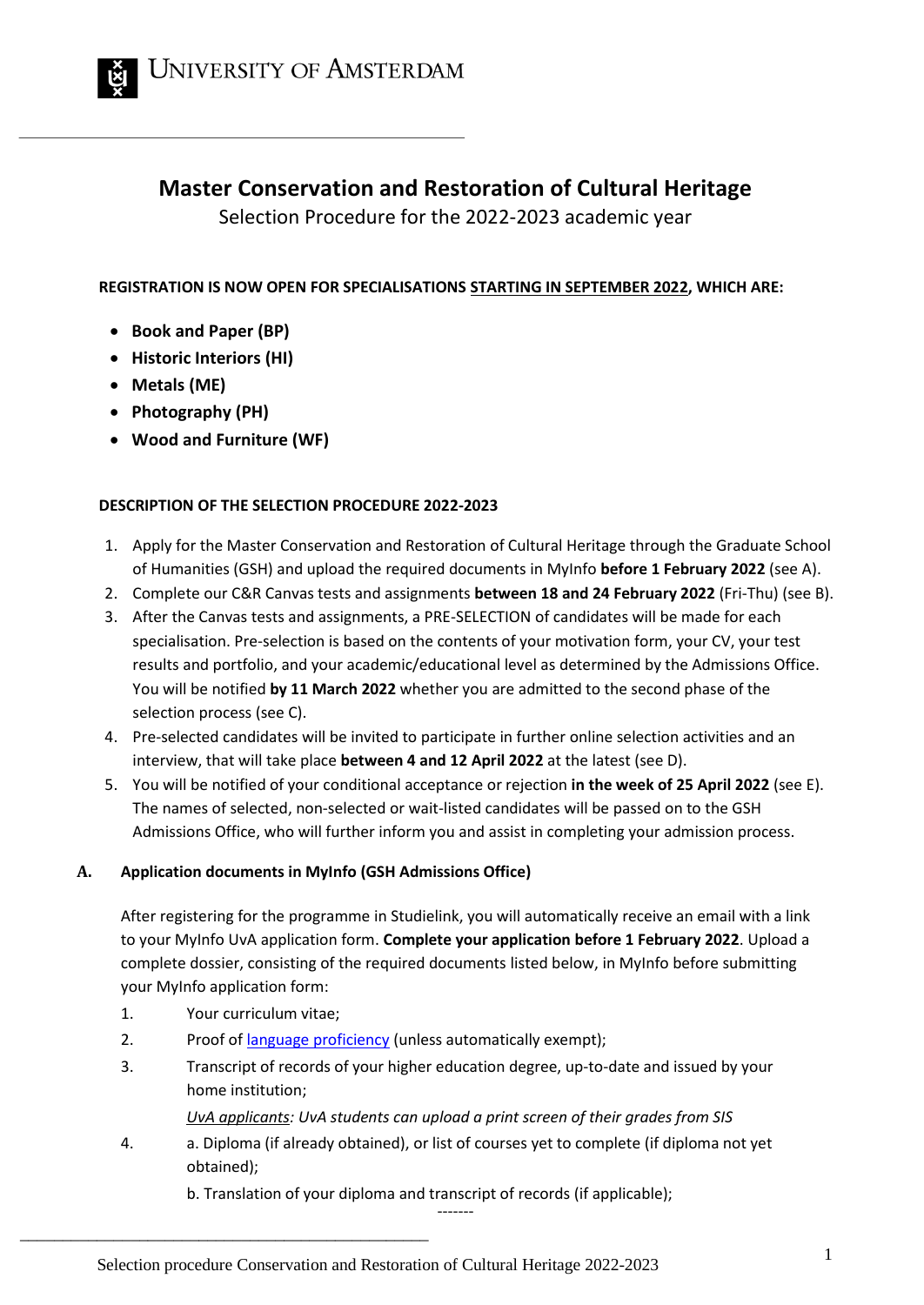## 5. Uv[A Motivation form](https://gsh.uva.nl/binaries/content/assets/faculteiten/faculteit-der-geesteswetenschappen/graduate-school-of-humanities/gsh-motivation-form.pdf) (PDF);

The motivation form is one of our selection criteria and must be completed in English. Please state at question 1 (*What study programme are you applying for)* also for which MA Conservation and Restoration **specialisation** you wish to apply: book/paper, historic interiors, metals, photography or wood/furniture.

*It may occur that certain specialisations are over-subscribed while others are under-subscribed. In case you should be turned down for your preferred specialisation, we may approach you to see if you would like to apply for another one. If you are open to this procedure, we kindly ask you to indicate what your second choice of specialisation would be.*

6. Programme-specific document

We ask you to upload an example of academic written work in English, so that the C&R Admissions Board can get an impression of your academic writing skills. If you do not have an example of academic work written in English - for example, if all your written work so far is in another language - translate or rewrite **3-5 pages** of a paper or your thesis in English and upload this as your example of academic written work.

**NOTE: The GSH Admissions Office will only forward applications to us that are complete. Incomplete applications or applications that do not meet the GSH requirements will not be taken into consideration.**

# **B. Completion of Canvas tests and assignments, 18 – 24 February 2022**

# **For all candidates:**

- **Essay Questions test for the chosen specialisation** Via Canvas you will receive 3 selected articles with 3 essay questions related to these articles. You will be asked to answer 2 of the 3 questions. The answers must be uploaded to Canvas. This test assesses your reading and reflection skills and gives us an indication of your English writing level.
- Colour blindness test This test is to assess whether you are able to see subtle variations in colour.
- Portfolio

\_\_\_\_\_\_\_\_\_\_\_\_\_\_\_\_\_\_\_\_\_\_\_\_\_\_\_\_\_\_\_\_\_\_\_\_\_\_\_\_\_\_\_\_\_\_\_\_

On Canvas you must submit a personal portfolio in a format of your choice. The portfolio should consist of 5 works showing the level of your skills that you think are suitable for the specialisation of your choice. To convince the C&R Admissions Board, select examples of works that you find illustrative of your interests, skills and competences in a certain area. The examples do not necessarily have to demonstrate experience of conservation and restoration. Each work must be accompanied by a small written motivation as to why you chose to include it in the portfolio. **All 5 works should be digitally uploaded as one file.**

-------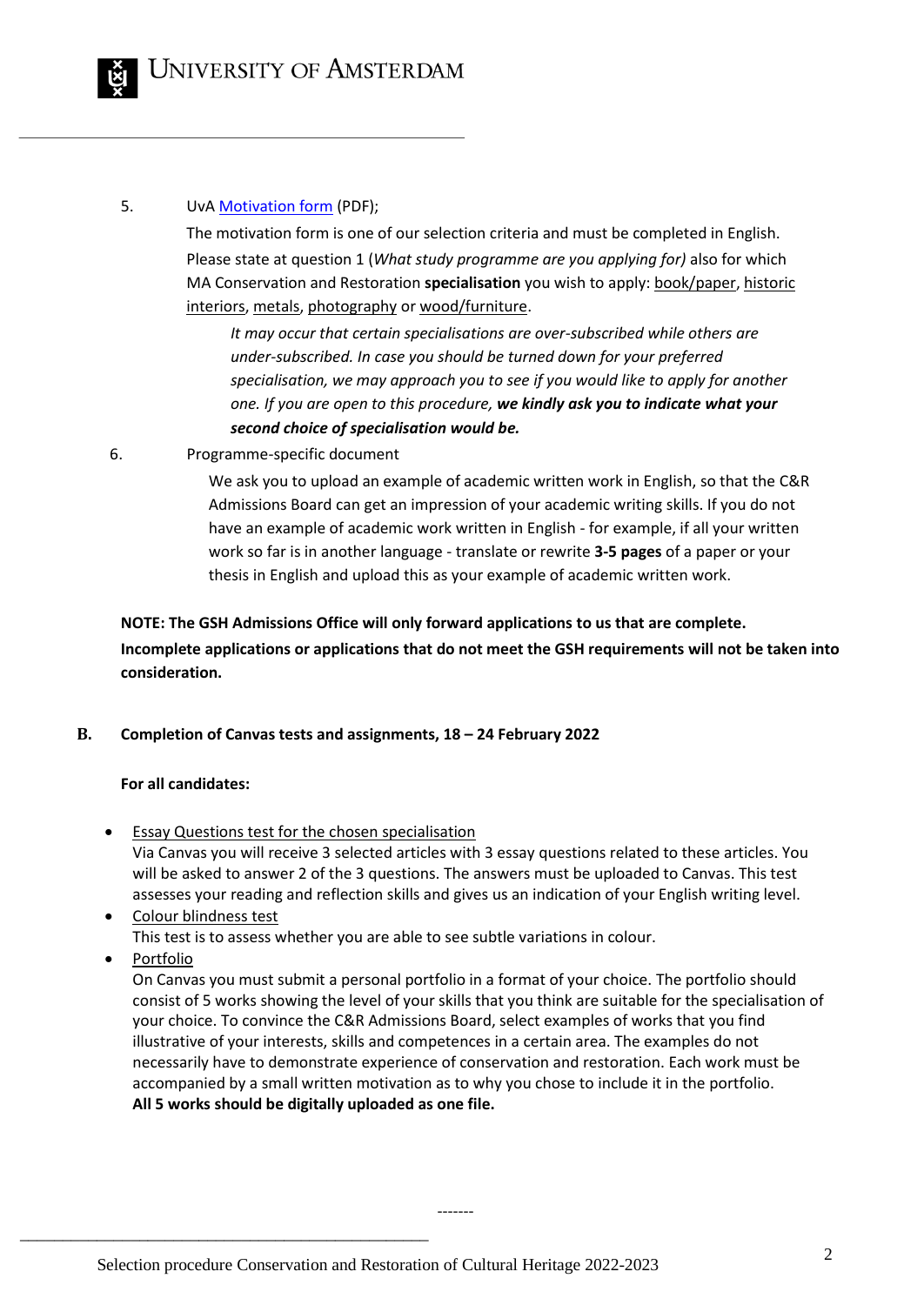

**For candidates who did not participate in the UvA BA minor Conservation and Restoration, additional to the above:**

- Online Canvas test Basic Chemistry for Conservation and Restoration**<sup>1</sup>** This test has 20 multiple choice questions and a number of open questions.
- Online Canvas test Principles of Conservation and Restoration<sup>2</sup> This test has 25 multiple choice questions.
- Online Canvas test Preventive Conservation**<sup>3</sup>** This test has 20 multiple choice questions.

### **The literature to study for these tests and examples of past exams can be found in the PDFs that are listed under the heading "Literature and practice tests" on the [GSH website](https://gsh.uva.nl/content/masters/conservation-and-restoration-of-cultural-heritage/application-and-admission/application-and-admission.html?origin=2Fh869O3TrqalfFjeb7EpQ#2-Check-entry-requirements)**

#### **Conditions for exemptions**

- **<sup>1</sup>**Candidates who have passed the component 'Basischemie' of the UvA minor course Chemie voor conservering en restauratie (114217292Y), or the component 'Chemistry' of the UvA minor course Chemistry, Materials and Techniques of Cultural Heritage Objects I (114221262Y) are automatically exempt from this admission test. Candidates who have followed a similar course of which the content can be demonstrated, can apply for an exemption.
- **<sup>2</sup>**Candidates who have passed the UvA minor course Conservering en restauratie: kennismaking met discipline en beroep (114217066Y) or the UvA minor course Basic Principles of Conservation and Restoration: History, Ethics and Approaches (114221256Y) are automatically exempt from this admission test. Candidates who have followed a similar course of which the content can be demonstrated, can apply for an exemption.
- <sup>3</sup> Candidates who have passed the component 'Preventieve conservering' of the UvA minor course Chemie voor conservering en restauratie (114217292Y), or the UvA minor course Preventive Conservation (114221276Y), are automatically exempt from this admission test. Candidates who have followed a similar course of which the content can be demonstrated, can apply for an exemption. Candidates who are following the UvA minor course Preventive Conservation (114221276Y) at the time of the selection, must take the Canvas test, but the result is not binding. In the event of an unsatisfactory mark, you can still be pre-selected, provided you pass the UvA minor course Preventive Conservation.

To apply for an exemption: please send a transcript showing the result of the relevant course and a detailed course description (in English or Dutch) containing the learning objectives, assessment criteria, literature to be studied, the number of ECs and the level (graduate/undergraduate), to [r.krijgsman@uva.nl.](mailto:r.krijgsman@uva.nl)

#### **C. Pre-selection**

\_\_\_\_\_\_\_\_\_\_\_\_\_\_\_\_\_\_\_\_\_\_\_\_\_\_\_\_\_\_\_\_\_\_\_\_\_\_\_\_\_\_\_\_\_\_\_\_

Pre-selected candidates are invited to participate in the online selection activities and an interview during the second and final phase of the selection process taking place at the beginning of April 2022 (see D). Pre-selection is not only based on the online Canvas tests and assignments and/or results of the UvA minor courses, but also on the information you have uploaded in MyInfo. We would like to emphasise the importance of the UvA Motivation Form.

Pre-selected candidates will receive an invitation **by 11 March 2022** at the latest with further instructions regarding the online activities and interview.

-------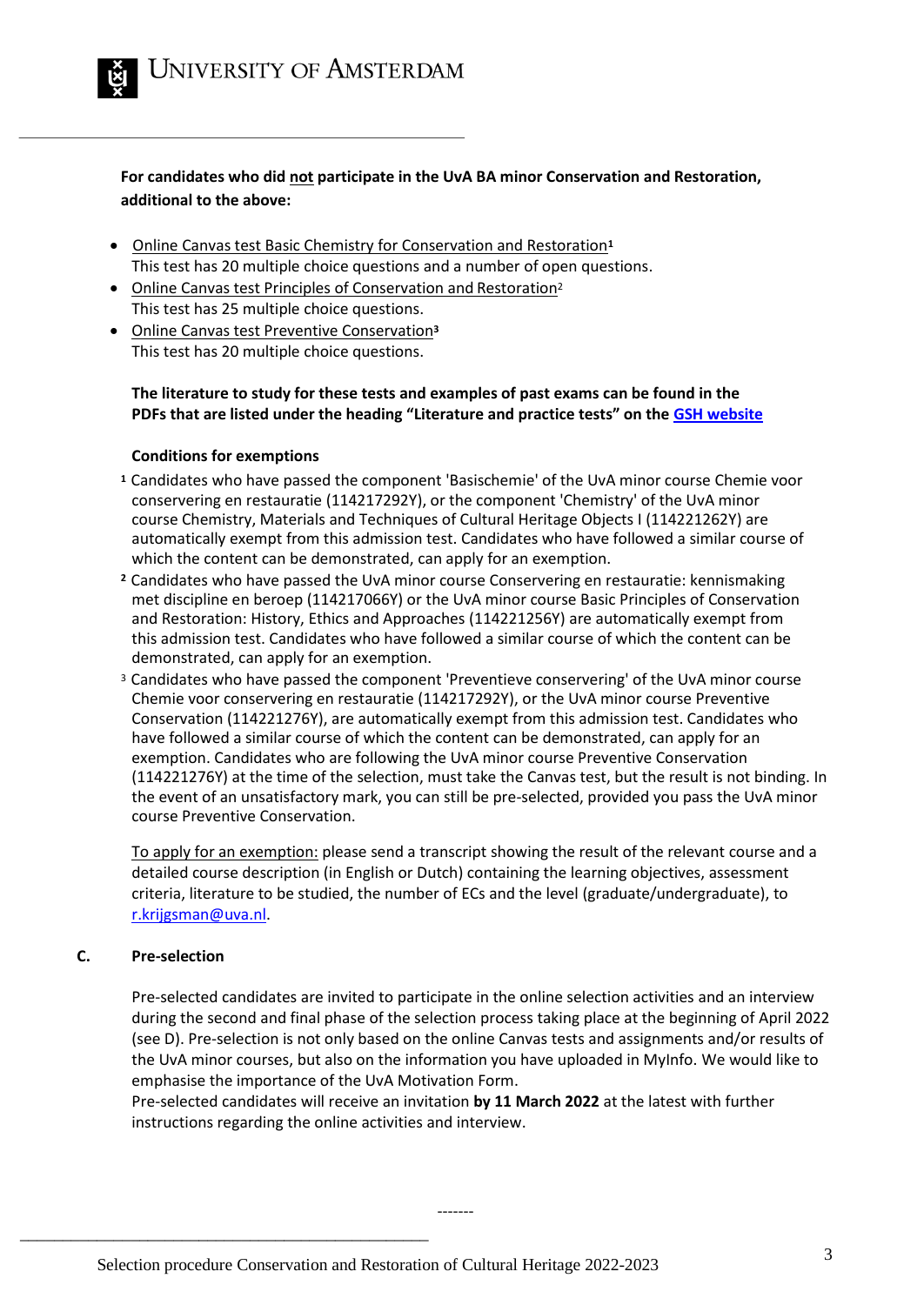

UNIVERSITY OF AMSTERDAM

#### **D. Second phase of the selection process, 4 – 12 April 2022**

Prior to the start of the second phase you will receive instructions for **a practical assignment** to be performed at home. This will be a list of materials that you will need to have at hand while executing the practical assignment during a live Zoom session. Important issues that are assessed in connection with the practical test are your problem-solving skills, the decision-making process and your ability to reflect on them.

To conclude the selection procedure, you will have **an online interview with the C&R Admissions Board** via Zoom. The interview panel will consist of the lecturer(s) of the chosen specialisation and an independent member who is not associated with the specialisation.

During the interview the panel will want to know more about your motivation and personality and they will briefly discuss your CV and the Canvas tests you took. In addition, the above-mentioned practical assignment and portfolio will be discussed. Keep in mind that you must have the works from your portfolio within reach during the interview. Of course there will also be room for questions that you may have about the programme, the selection procedure and about studying in Amsterdam.

#### **E. Selection**

As a pre-selected candidate, you will be assessed on the basis of your educational level and academic skills, your motivation, CV and command of the English language, all of which will be addressed during the interview with the C&R Admissions Board. You are also evaluated based on your portfolio and demonstrated skills during the practical assignment (i.e. manual skills, resource management, communication skills, attitude and understanding of the complexity of the profession).

At the end of the selection procedure, about six candidates per specialisation will be selected. You are notified of your conditional acceptance or rejection **in the week of 25 April 2022**.

The Admissions Office will officially inform you and walk you through the steps you need to take in order to make your acceptance unconditional and to become fully enrolled as a UvA student.

EU candidates who are not accepted may be wait-listed. If a conditionally accepted candidate does not start, wait-listed candidates can be conditionally admitted to the programme until 1 September 2022.

Bear in mind that you will be asked to submit a **Certificate of Moral Conduct** (in Dutch: Verklaring Omtrent het Gedrag - VOG) before the start of the programme, which will give you access to the UvA's training studios in the Atelier Building. The "Ateliergebouw" also houses the restoration studios of the Rijksmuseum and the Cultural Heritage Agency of the Netherlands (RCE).

-------

\_\_\_\_\_\_\_\_\_\_\_\_\_\_\_\_\_\_\_\_\_\_\_\_\_\_\_\_\_\_\_\_\_\_\_\_\_\_\_\_\_\_\_\_\_\_\_\_